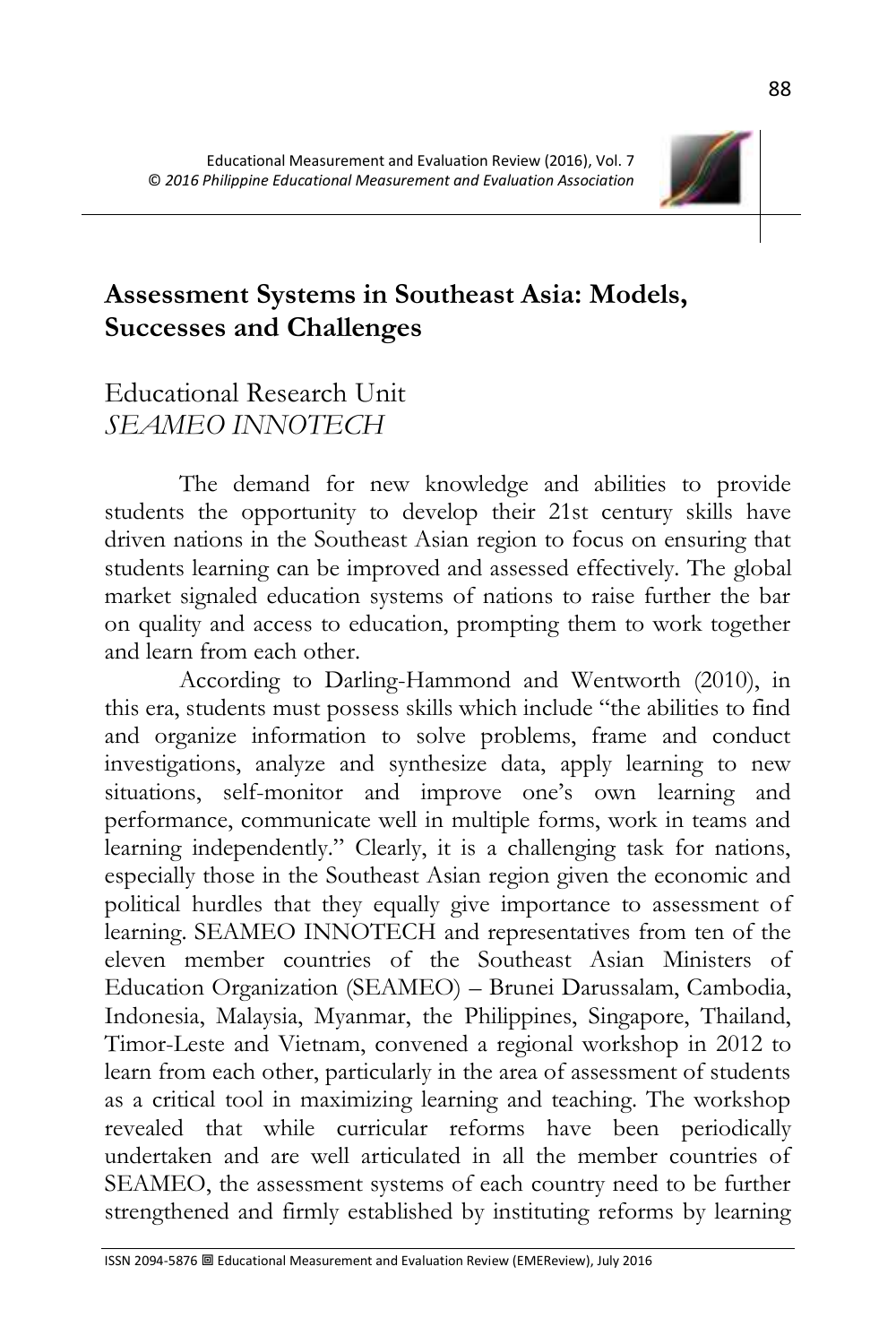from other another. SEAMEO member countries have taken bold steps, initiating discussion and work groups to share and understand how assessment systems in their own countries could be more relevant and responsive to the demands of the 21<sup>st</sup> century.

#### **Assessment: Definition, Purpose and Scope**

Learners' assessment has been extensively studied within the educational setting. Harlen (2008) and Mertler (2009) defined assessment as the process that teachers use to assign grades to students in particular subject assignments. Assessment can also refer to the standardized testing imposed in schools (Marzano, 2006; Stiggins & Chappus, 2005). Also, assessment has been described by Black and William (1998) as any activity intended to gather information to be used to provide feedback in order to modify teaching and learning activities in the schools or improve instruction and students' performance as discussed by Cohen and Hill (2000).

Assessment and examinations play a very important role in all education systems. Educational institutions put much importance on it as it is a means to gather information to improve learning and instructional practices. High performing nations particularly give special attention to assessment as seen in their consistent high ratings in international achievement tests which give premium to the full potential of student assessment.

From the various definitions shared by the regional workshop participants, SEAMEO member countries generally agree that assessment is a process and procedure of collecting and understanding data or information from students in a range of activities aimed at improving teaching-learning process and making decision and judgment on students' learning outcomes.

As for identifying the purpose of assessment, Gipps and Cummings (2003) argued that no assessment is considered good or bad as it is judged on how it satisfies its intended purpose. Based on the various descriptions provided by the workshop participants, it can be surmised that the purposes of assessment in each country are evidently anchored on its education strategic plan and/or agenda. For example, the Philippines' assessment system touches on the BESRA (Basic Education Sector Reform Agenda) while Singapore and Brunei are anchored on SPN21 (Sistem Pendidikan Negara Abad ke-21 (National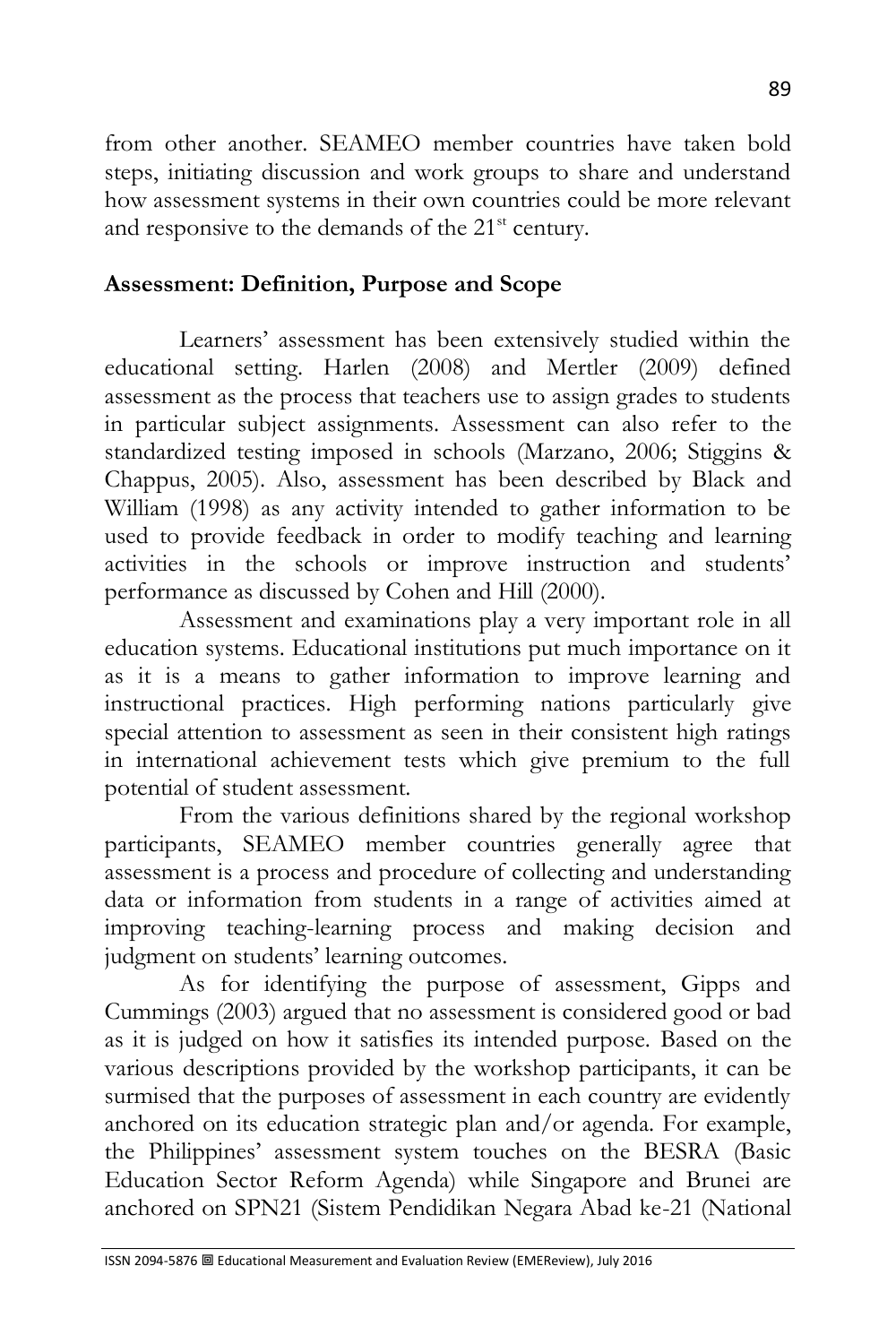Education System for the 21st Century) and curriculum initiatives, respectively. Hence, the assessment programs of SEAMEO member countries, particularly those at the school level, are meant to improve – processes of learning; processes of instruction; outcomes of learning and outcomes of instruction.

Most SEAMEO countries, excluding Brunei Darussalam and Singapore, conduct assessment using various measures and tools and examinations in all levels of education and school system from preprimary, primary higher education which covers core, non-core and non-cognitive areas. The scope of assessment is either school-based or national examinations which are also customized based on the curriculum and standards of the respective nation. Brunei Darussalam and Singapore's assessment programs start in the primary level (SEAMEO INNOTECH, 2015).

Assessment for Learning or *AfL* refers to the practices of teachers and education to carry out assessment aimed to determine progress in learning by giving tests and other tools to measure learning while the instructional program or process in going (Murray, 2006; Sparks, 2005). Countries such as Brunei Darussalam, Cambodia, Indonesia, Malaysia, Philippines and Singapore are stressing *AfL* as important purposes of their assessments.

Assessment of Learning (*AoL*) or commonly known as summative assessment pertains to the practices of teachers and school system to conduct assessment to determine the current standing of students' achievement against learning outcomes defined in the curriculum and in some cases, how they are placed in relation to others (Earl, 2005; Harlen, 2008). Countries such as Brunei Darussalam, Indonesia, Malaysia, Myanmar, Philippines, Singapore, Thailand and Vietnam all highlighted this as a purpose of assessment.

Assessment as Learning (*AaL*) is the use of on-going selfassessment by students in order to monitor their learning (WNCP, 2008). The Philippines, Singapore and Thailand are promoting assessment as learning. With the view of the learning process, learners or students are the critical corrections between assessment and learning (Earl & Katz, 2006).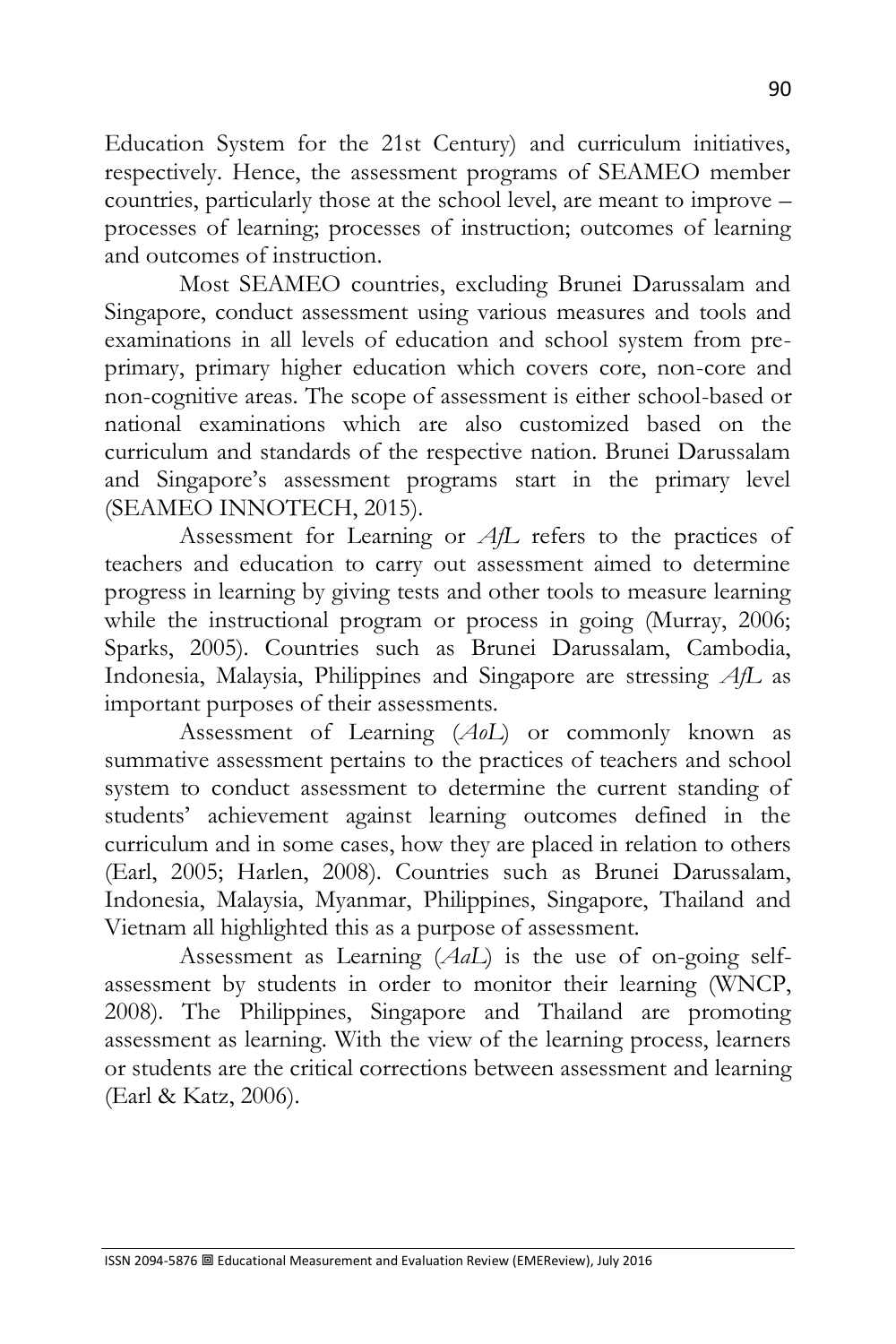#### **Putting Large Scale and School-Based Assessment Results for Development**

As an integral part of the curriculum in each member country, assessment in the Region may be categorized into Large Scale Assessment and School-based Assessment. Most large scale assessments are examinations given to measure completion and/or exit from one level to another and entry to a higher level in the education ladder. An example is the test given from Primary to Secondary and/or from Secondary to Higher Education. The Ministry of Education or Department of Education is usually tasked to oversee the planning, management and supervision of these assessment systems.

To complement the large scale national assessments, Southeast Asian countries also have School-based Assessment (SBA) systems carried out by teachers in schools to their own students or learners. The SBA is formative and diagnostic in nature which is intended to improve students' learning outcomes as well as provide immediate feedback to improve quality of learning, teaching and assessment. It is typically designed and implemented by students' own teachers, making it a highly valid form of assessment since teachers exactly know what and how to measure their students' learning.

During the workshop, a survey of strategies used in conducting assessments in various levels was conducted. The results of the survey showed that the strategies used in the region included the following: anecdotal records; written quizzes; worksheets/seat works; assignments/ projects; oral quizzes/recitations; observation checklists; portfolio assessments; performance assessments/ demonstration; peer assessment; self-assessment; and team assessments.

Each assessment system defines a specific role and use of the results of the assessment process. It also indicates different roles of government, the school, the teachers, the students, as well as the parents. The report underscored that SEAMEO member countries have taken significant strides to make meaningful use of assessment data and communicate these results to various stakeholders. Most of the countries agree that the main use of test data is to determine the level of competencies of learners. Specifically, national examinations are used to gauge students' aptitude and readiness in proceeding to a higher level of schooling. The test results also help educators, policy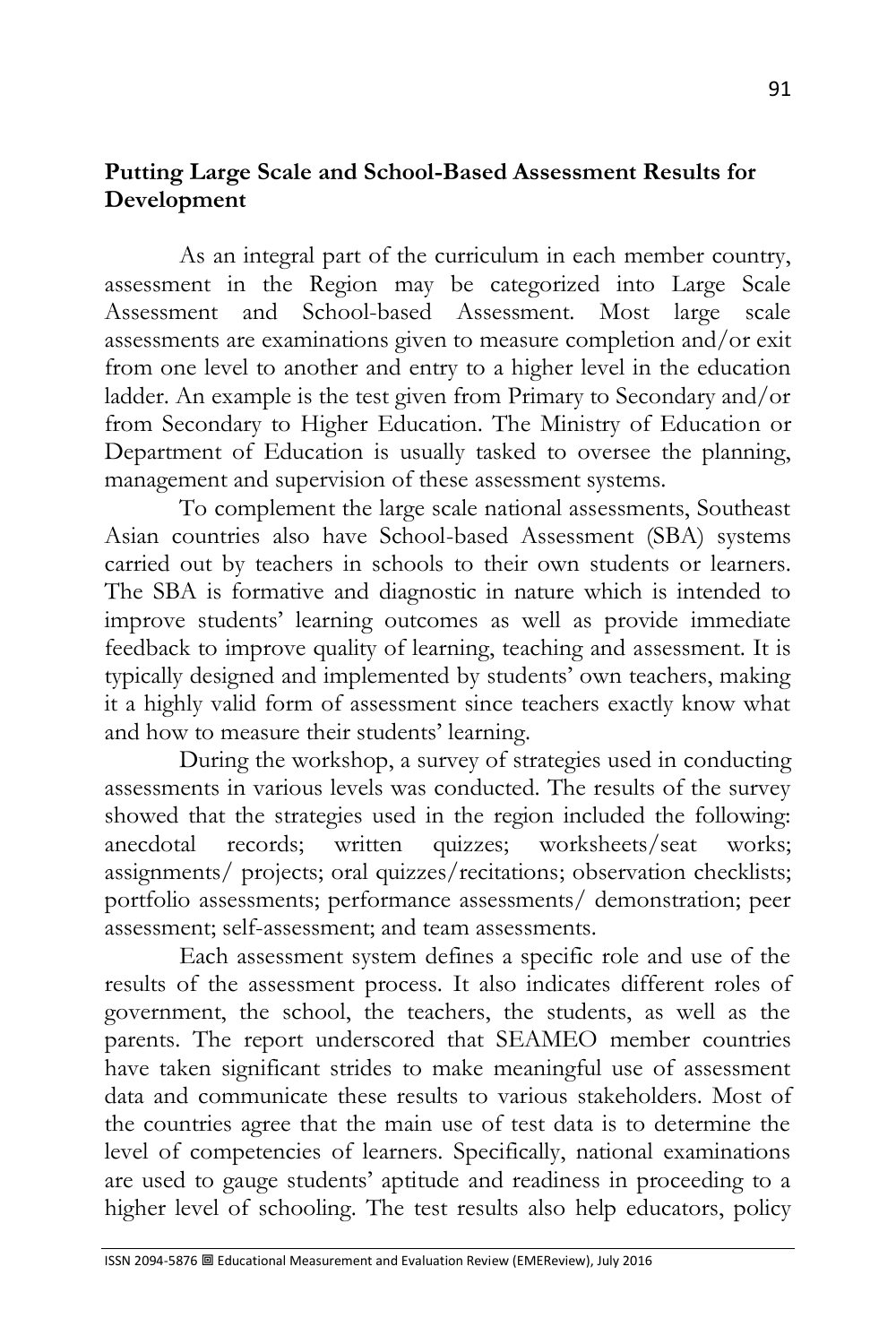makers and teachers design a more appropriate and responsive instructional program.

While assessment of students is a major concern, SEAMEO member countries put much premium on the professional development of teachers who are the key resources of the assessment system.

There is a general consensus of the need to further improve professional development of teachers in the area of assessment in both pre-service and in-service trainings as well as exposing and allowing them to participate in seminars, conferences and workshops. These development programs for teachers give them the opportunity to can share and gain new knowledge on innovations and best practices in learner assessment along with upgrading their skills in using new technologies as a means of providing assessment to students.



*Figure 1*. Elements of Good Assessment Practices

SEAMEO member countries identified five elements of good assessment practices (see Figure 1): i) well-defined purposes of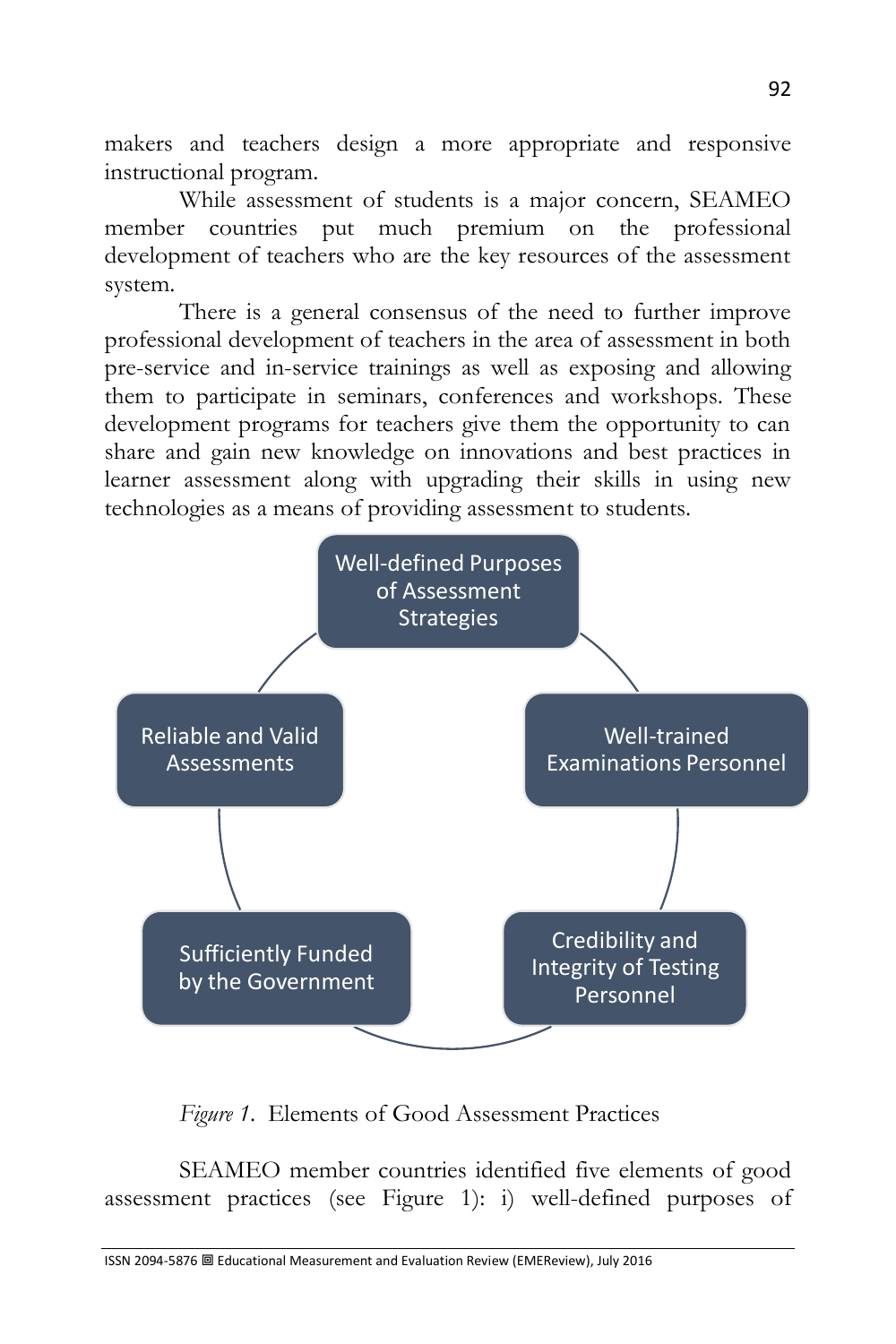assessment strategies; ii) well-trained examination personnel; iii) reliable and valid assessments; iv) sufficiently funded by the government; and v) credibility and integrity of testing personnel is in place (SEAMEO INNOTECH, 2015).

## **Taking Steps towards Assessment Reforms**

SEAMEO member countries are increasingly focused on embracing a paradigm shift in terms of assessment purposes and approaches. Realizing truly the integration of assessment system into the instructional system, member countries represented at the workshop agreed that shifting to Assessment for Learning (*AfL)* and Assessment as Learning (*AaL*) from Assessment of Learning (*AoL*) is the way to go.

In Brunei Darussalam, an enhanced assessment system has been put into place by strengthening its integration into the teaching and learning process. As for Cambodia, the focus of assessment reform is in supporting the achievement of quality and efficiency in the delivery of education in the country which include, among others, the systematization of integration of assessment results into the grading system. The introduction of internal and external assessment in 2005 marked the reform of Indonesia's assessment system while Malaysia initiated its Holistic Assessment System (HAS) in 2011 which is referred to as National Education Assessment System for Primary and Lower Secondary Students.

On the other hand, Myanmar's assessment reform highlighted quality assurance by enhancing administrative processes aimed at improving quality of teachers and education of students. As for the Philippines, it is establishing a National Assessment and Grading System Framework which underscores the role of national examinations at each strategic stage of schooling, among other reforms, which are all anchored on the new K to 12 curricula. Singapore's Ministry of Education (MOE), initiated the PERI Holistic Assessment in 2010, a significant assessment reform in the country to recognize and sustain the good assessment practices that improve the quality of learning and teaching in schools.

For other countries – Thailand, Timor-Leste and Vietnam, reforms have centered on strengthening existing assessment systems and ensuring that the highest quality of assessment system is in place.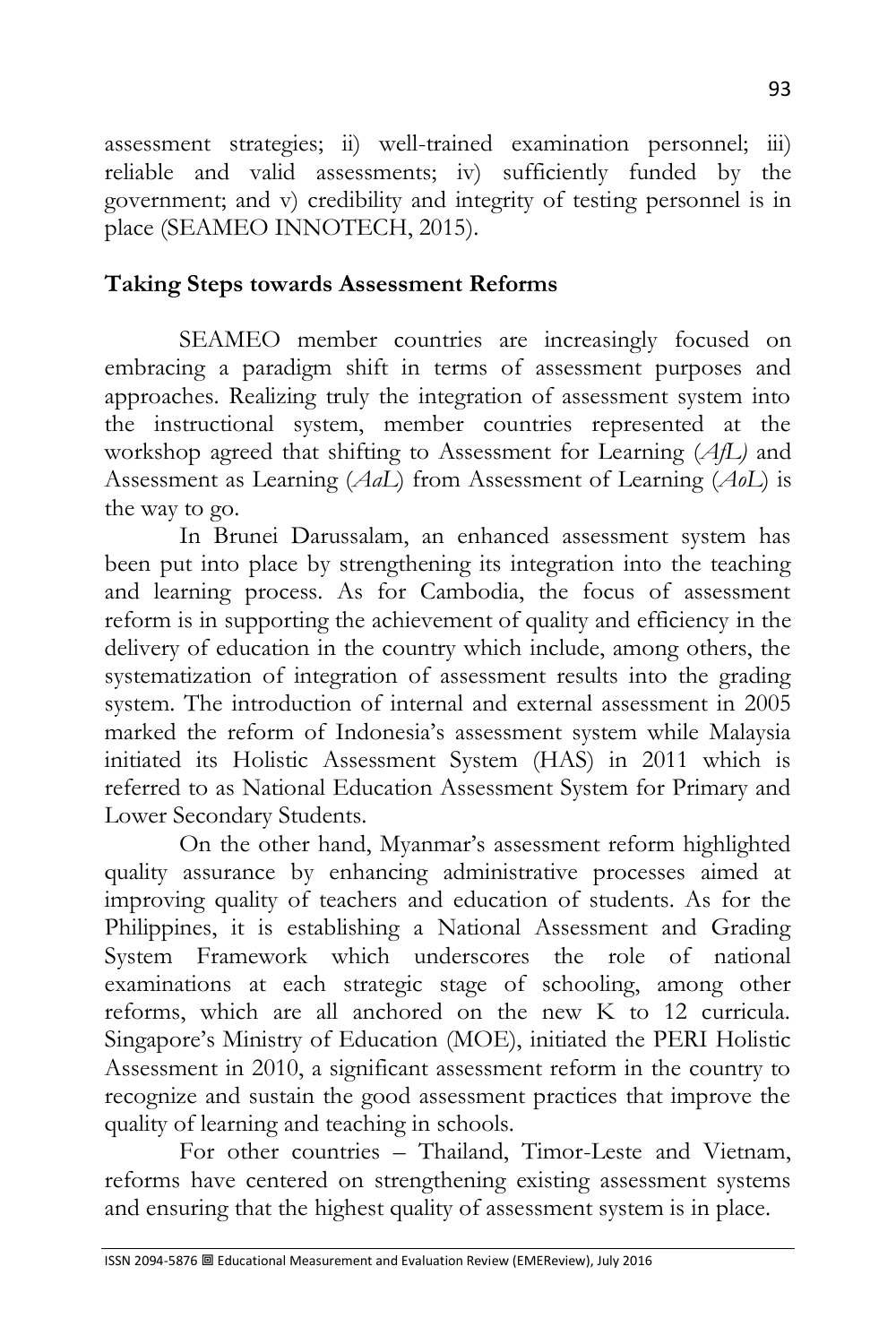## **Striding Forward to Success In the Face of Issues and Challenges**

So far, assessment systems implemented by countries in the Region have been relatively successful due to various reforms and improvement strategies that have made significant impact on their whole education system. Among the identified success factors include:

1. The importance of stable organizational structure that promotes sustainable programs, including research and development;

2. Supportive government and related agencies to implement the national assessment system; and

3. Well-crafted assessment frameworks and implementation mechanisms supported through legislation and education laws.

In spite of the bright prospects for assessment systems in SEAMEO member countries, issues and challenges continue to arise. As such, the challenge to establish an assessment system of integrity which is accepted by all examination stakeholders is a common challenge among countries like Brunei Darussalam, Indonesia, Myanmar, Philippines and Singapore. Alongside this is the urgent need to address the recurring problem of cheating among some students during examinations.

Another challenge being faced are the doubts by some members of the public on the integrity high stakes examinations and the manner they are undertaken. Moreover, countries oftentimes find it difficult to ensure that an assessment program's purpose is well communicated to all its users. Countries are also sometimes confronted with a poor management of examination activities resulting in wastage of resources, mishandling of test materials and leakage and miscommunication, which undermine the reliability of assessment, as well as a lack of highly trained professionals in the field of education assessment.

#### **Future Directions and Recommendations**

The review of the assessment systems in the Region through the workshop initiated by SEAMEO INNOTECH generated the following recommendations for further strengthening of assessment systems: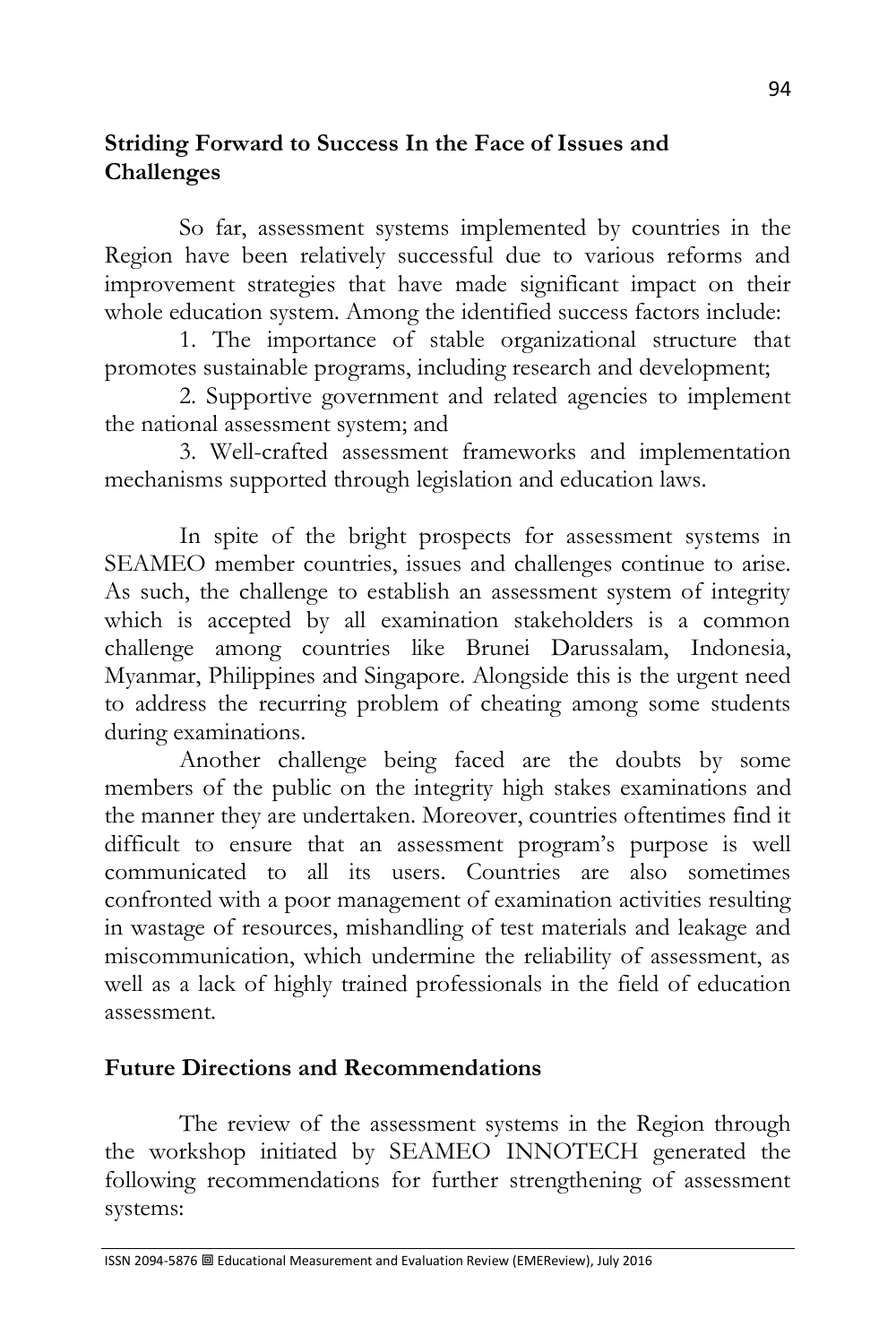1. Develop programs to help reduce the examination pressures faced by students which otherwise encourage a focus on passing the test rather than learning.

2. Create an assessment system that is responsive to the diverse needs of students such as inclusive education and student-centered curricular and instructional programs.

3. Craft an assessment system that covers a wider range of curriculum objectives and learning outcomes which promote critical and higher order thinking skills among students.

4. Ensure the balance between summative and formative assessments in the purposes of assessments.

5. Implement a programmed capacity building and professional development program in the region in lieu of the demand for more experts in the field of educational assessment.

6. Explore introduction of technology-supported assessments where appropriate.

7. Develop an assessment policy framework with assured funding support from the government.

SEAMEO member countries are committed to working handin-hand to support each country's educational reforms particularly in improving assessment systems. While Western and European counterparts have taken greater strides, Southeast Asian nations are evolving and catching up with the advances in this field notwithstanding the hurdles in streamlining and emulating the best practices in educational assessment.

Author's Note: The earlier version of this article was published as research brief for SEAMEO INNOTECH Research Updates. The full report is available at http://www.seameo-innotech.org/wpcontent/uploads/2016/08/SIREP\_Assessment-151021.pdf

### **References**

Black, P., & William, D. (1998). Assessment and classroom learning, *Educational Assessment: Principles, Policy and Practice*, *5*(1), 7-74.

Cohen, D. K. & Hill, H.C. (2000). Instructional policy and classroom performance: The mathematics reform in California. *Teacher's College Record, 102*, 294-343.